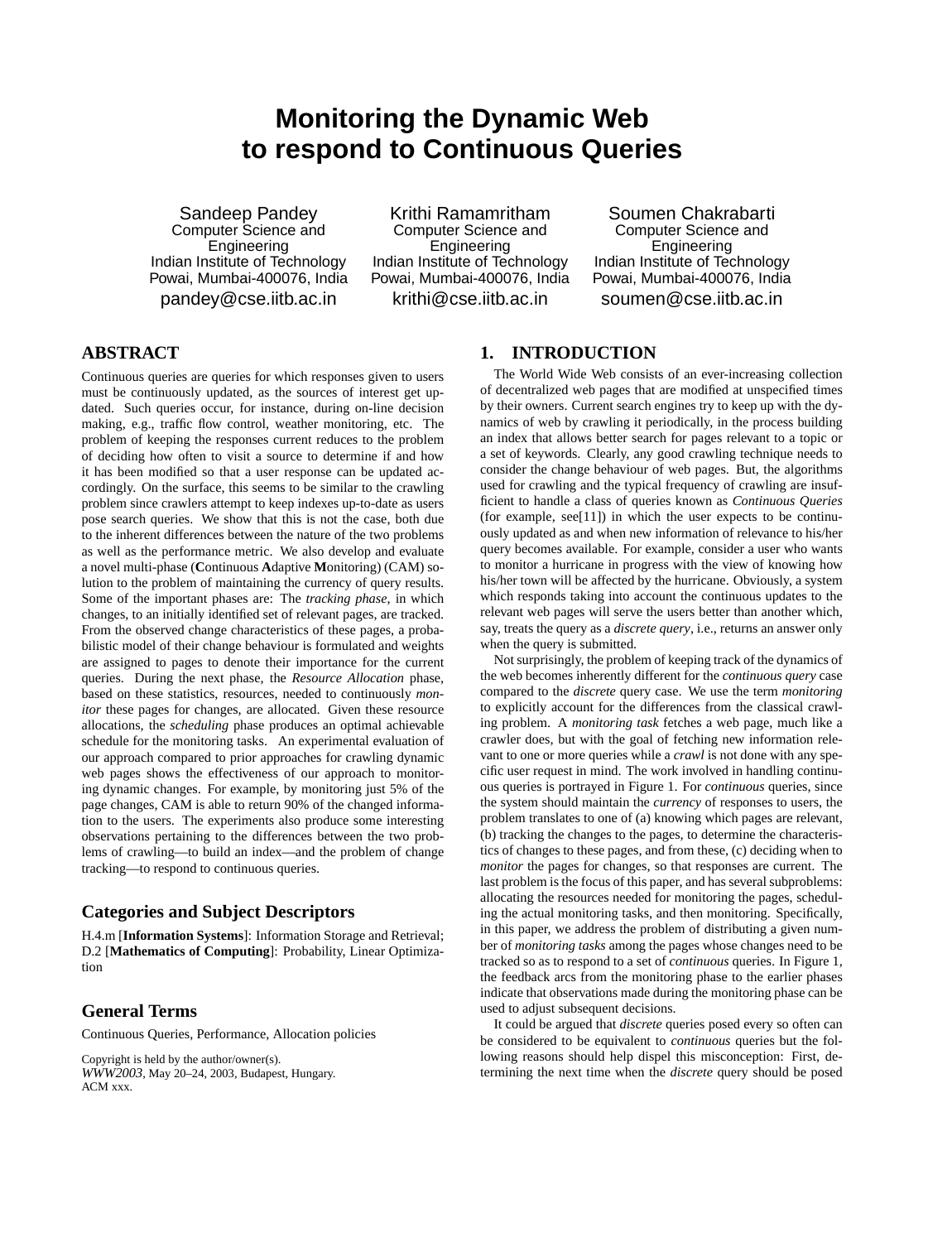

**Figure 1: Different phases of our approach**

by the user is highly non-trivial. If the time-interval is kept small then it may induce unnecessary load on the system, particularly when the updates are not frequent. If we set the time-interval to be large, it may lead to loss of information if updates are more frequent than expected. Second, *continuous* queries have a non-zero lifetime and so a query system can study a query's characteristics carefully and can answer it more efficiently than in the case where *discrete* queries, which have zero lifetime, are continuously posed. Furthermore, unlike in the case of discrete queries, the time taken to provide the system's first response to a *continuous query* may not be as important as the maintenance of currency during all the responses. This discussion makes it clear that not only the nature of the crawling problem but optimization goals also become different when we move from *discrete* to *continuous* query case. To this end, our optimization metric minimizes the information loss compared to an ideal *monitoring* algorithm which monitors every change of a page.

To our knowledge, no earlier work has focused on the aspect of *monitoring* relevant web pages to respond to a set of *continuous queries*. In this paper, we introduce (**C**ontinuous **A**daptive **M**onitoring) (CAM), a technique to monitor changes. The goal of CAM's resource allocation algorithm is to allocate the monitoring resources across pages so as to minimize the information loss compared to an ideal *monitoring* algorithm which monitors upon every change of a page. This goal also differentiates crawling from *monitoring*. Whereas most of the earlier crawling strategies assume a *Poisson* update process, the CAM approach is more practical and robust as it is not designed with any basic assumptions. Instead, it tracks the changes to pages and evolves the statistics relating to these changes as pages are *monitored*. We show the optimality of CAM's resource allocation algorithm under specific change scenarios and formally prove that, in the *continuous* query case, that Proportional *allocation policy*, in which the pages with high frequency of change are allocated more *monitoring tasks*, works better than *Uniform policy* which allocates equal number of *monitoring tasks* to each page independent of its change frequency. On the surface, this seems to contradict a prior result that *Uniform* allocation of crawling resources produces better results than its *Proportional* counterpart [3]. We justify this surprising behaviour and also give the intuition behind it. This shows that nature of problem of *monitoring* of dynamic web pages for answering *continuous* queries is different from the problem of devising optimal crawling techniques addressed in earlier studies.

The rest of this paper is structured as follows: In Section 2, we define the problem formally and also provide an overview of our Continuous Adaptive Monitoring (*CAM*) approach for supporting continuous queries. Resource allocation and scheduling are the subject of Sections 3 and 4 respectively. Results of performance evaluation are presented in Section 5. Conclusions are related work are found in Section 6.

# **2. OVERVIEW OF THE CAM APPROACH**

Consider a user who is worried about a hurricane in progress and wants to keep abreast of the hurricane-related updates. To achieve this, he poses a continuous *m*-keyword query  $q = \{w_1, w_2, \ldots w_m\}$ . In this section, we present an overview of the major ingredients of the CAM approach.

**Identifying Pages Relevant to a Set of Queries:** Based on the keywords specified by a user, we first identify pages relevant to this query. The query is fed to a classical search engine which in turn returns a set of pages relevant to the queries. We find, say, that *the National Hurricane Center*, *National Weather Organization*, and other tropical cyclone sites as well as news sites are relevant. The relevance of a page to a query can be measured by standard IR techniques based on the *Vector-Space* model (see Appendix B for details).

**Tracking the Changes to Relevant Pages to Characterize Changes:** Once relevant pages have been identified, by visiting each page at frequent intervals during a tracking period, changes to these pages are tracked, update statistics collected, and the relevance of the changes, vis a vis the queries, is assessed. This is used to build a statistical model of the changes to the pages relevant to a set of queries. These statistics include page update instances, page change frequency, and relevance of the changes to the pages for current queries.

Let *Q* denote the set of all queries submitted in the system and  $\omega_i$  denote the importance of  $i^{th}$  query. These are input to the system. Let *P* denote the set of web pages relevant to the continuous queries,  $Q_{p_i}$  be the set of queries for which  $i^{th}$  page is found to be relevant, and  $r_{i,j}$  be the estimated relevance of  $i^{th}$  page for  $j^{th}$ query. It is positive for all queries  $q \in Q_{p_i}$  and zero for all

 $q \in Q$  -  $Q_{p_i}$ . These relevance measures are initially calculated during the tracking period (and get updated, as explained later, after every monitoring epoch).

It is clear that not all pages will be equally important for each query in the system. So we rank the pages by assigning a *weight* to each page using its relevance for queries. The *weight* of a page, computed as  $\sum_{i \in O}(\omega_i r_{i,j})$ , denotes the value of current version of the page. If the page gets updated before its current version is *monitored*, we assume that we incur a loss of *Wi* .

#### **Considerations underlying the Monitoring of Changes**:

CAM does its monitoring in epochs, each epoch is of duration *T* time units. The purpose of the resource allocation phase is to decide how to allocate monitoring resources for an epoch and the goal of scheduling is to decide when a monitoring task should execute, given the resource allocation decisions. Monitoring is done by a monitoring task where the task includes fetching a specified page from its source and determining if it has changed and if so applying the changes to return new results for those queries for which that page is relevant.

Let *C* denote the total number of *monitoring tasks* that can be employed in a single monitoring epoch. *C* is derived as an aggregation of the resources needed for monitoring, including CPU cycles, communication bandwidth, and memory<sup>1</sup>.

 $\lambda_i$  is the estimated number of changes that occur in page *i* in

<sup>&</sup>lt;sup>1</sup>For example, the authors of [8] report that with two 533 MHz Alpha processors, 2 GB of RAM, 118 GB of local disk, a 100 Mbit/sec FDDI connection to the Internet, and *Mercator* under srcjava, their crawler crawled at an average download rate of 112 documents/sec and 1,682 KB/sec. Similarly the capabilities of a given infrastructure can be mapped to the number of *monitoring tasks* that it is capable of on average.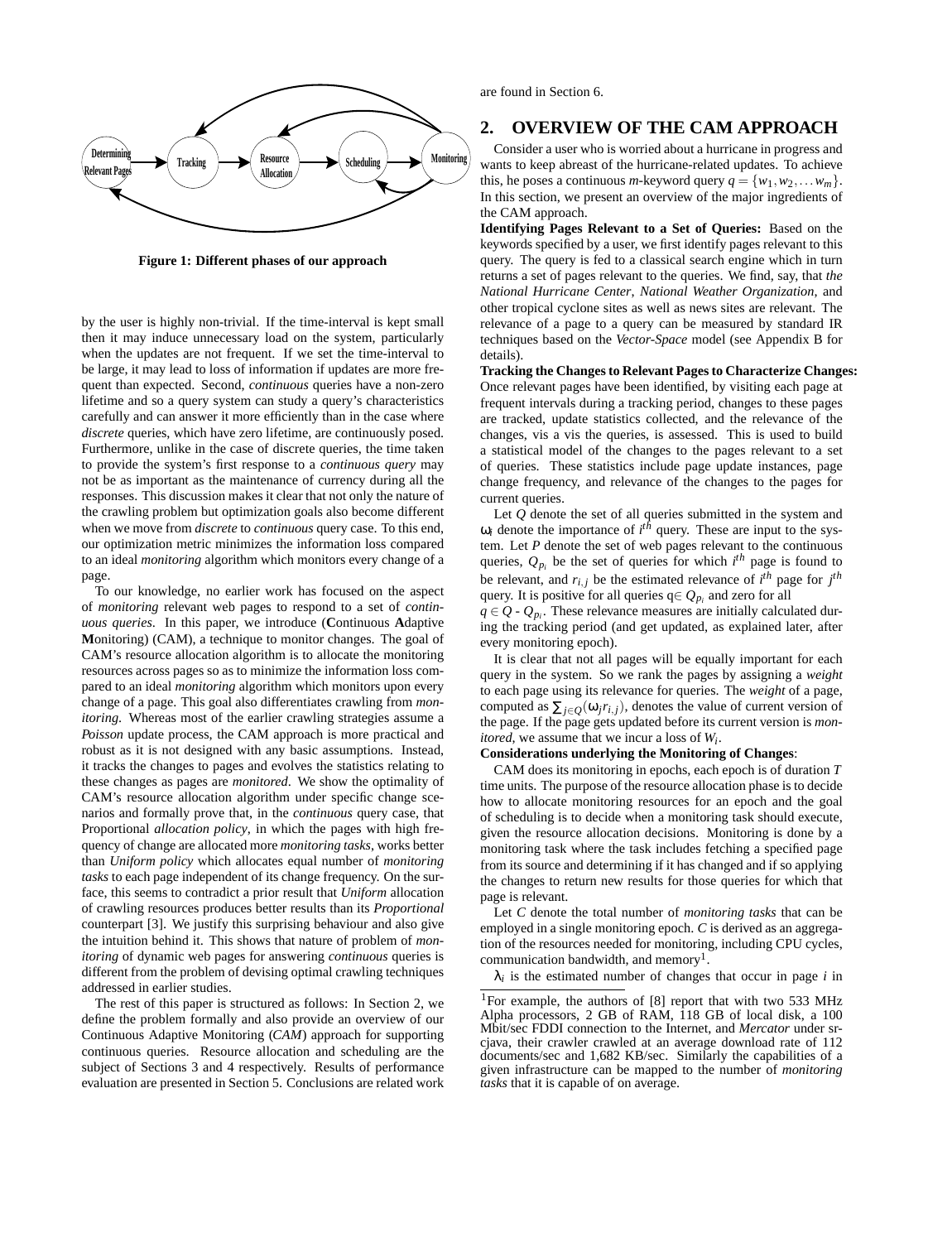*T* time units. Henceforth we will call it the *change frequency* for page *i*. Suppose  $U_i$  denotes the sequence of time instances  $u_{i,1}$ ,  $u_{i,2}$ ...... $u_{i,p_i}$  at which the tracking phase determines that possible updates occur to page *i*. We assume  $0 \le u_{i,1} \le u_{i,2} \dots u_{i,p_i} \le T$  and  $u_{i,0} = 0$  and  $u_{i,p_i} = T$ .  $p_i$  is the total number of update instances for  $i^{th}$  page during *T*, i.e., cardinality of sequence  $U_i$  ( $p_i = |U_i|$ ). Note that a page may not be updated at these time instances and so there is a probability  $\rho_{i,j}$  associated with each time instance  $u_{i,j}$  that denotes the chances of *i th* page being updated at the *j th* instance. The overall goal of the resource allocation and scheduling phases is to monitor in such a way that the monitoring events occur just after updates are expected to take place. The number of missed updates is an indication of the amount of lost information and minimizing this is the goal of the system.

With these considerations in mind, decisions are made about the allocation of a given number of *monitoring tasks* among a set of relevant pages while also deciding *when* these allocated *monitoring tasks* should ideally occur within an epoch. The basic idea is that these monitoring epochs of length *T* repeat every *T* units of time and we will make decisions pertaining to the monitoring tasks to be carried out in one monitoring epoch using both new data and the results from the previous epochs.

#### **Resource Allocation Phase**:

It should be clear that if we decide to *monitor* at some instance, then it should be at the potential update time instance only because there is no reason to delay it beyond when a update might occur. If number of *monitoring tasks* allocated for a page is equal to the number of update instances, then we can always maintain a fresh version of this page by *monitoring* at all possible update instances. But in practice we will not be able to perform as many monitoring tasks as the number of update instances. So we need to pick a set of update instances at which the page is to be monitored and not at others. Hence with every update time instance, we associate a variable  $y_{i,i}$  where

 $y_{i,j} = 1$  if *monitoring* of *i*<sup>th</sup> page is done at time  $u_{i,j}$ , 0, otherwise if we *monitor* the *i*<sup>th</sup> page  $x_i$  times, then  $\sum_{j=0}^{p_i} (y_{i,j}) = x_i$  holds.

The resource allocation phase decides  $y_i$ , *j* values, that is, the time instances at which *monitoring* should be done given that the tracking phase has identified the time instances when changes may occur.

**Scheduling the Monitoring Tasks:** In the *scheduling* phase, we take the  $y_{i,i}$  values as inputs and prepare a feasible schedule to meet our optimization measures.

In practice, we have a set of *M* parallel monitoring processes which continuously perform these monitoring tasks. Now our goal is to map a *monitoring task* to one of these *M* parallel monitoring processes and determine its time of invocation. While determining any schedule, our aim is to minimize the total delay occurring between the ideal time instances and the actual scheduled time instances. This, the scheduling step involves taking the ideal timings for the monitoring of each page and obtaining an optimal achievable schedule out of it. We map this problem to *flow-shop* scheduling problem [12] with the goal of minimizing the average *completion time*. Next we *monitor* these pages according to the designed schedule and at the end of this *monitoring epoch* update the statistics of these pages on the basis of the observations made in the *preceding epoch*.

In general, based on the results of monitoring tasks of an epoch, scheduling, resource allocations, change statistic computations, and page relevance can all be revisited. These, as mentioned earlier, correspond to the arcs going from the monitoring phase to the earlier phases of Figure 1.

# **3. RESOURCE ALLOCATION IN CAM**

As noted earlier, we need to distinguish between pages on the basis of two metrics. One is the nature of page change behaviour and the other is the importance of a page for one or more queries. Page change behaviour is studied during a *tracking* phase and is characterized by associating a probability of change with every potential update instance. Next we show the way in which pages can be ranked by assigning *weights* to them using relevance measures. These relevance measures are determined for each page for each query during the *tracking* period.

### **3.1 Goals of the Resource Allocation Phase**

CAM aims is to minimize the weighted importance of changes that are not reported to users, that is,

$$
min \sum_{i \in P} (W_i E_i)
$$

where  $E_i$  denotes expected number of lost changes for  $i^{th}$  page. We assume that each update instance is independent of others, that is, with each update of a page, information from the preceding update is completely lost. Also, one update is assumed to be independent of another. That is, the number of lost updates is an indication of the amount of lost information. While these may not always be true, they give us a simple way to state the goal to be accomplished. Thus,

$$
E_i = \sum_{j \in U_i} \rho_{i,j} (1 - y_{i,j})
$$

Resource constraint is given by

$$
\sum_{i \in P} \sum_{j \in U_i} y_{i,j} = C,
$$

where C denotes the total number of available *monitoring tasks*. Implicitly, we assume that during the monitoring epoch of length *T*, the relevance of each updated version of page for queries remains the same as estimated during *tracking* period. At the end of a *monitoring epoch*, we update these relevance measures on the basis of the monitored information. So unless *T* is very large or page updates are very erratic, our assumption is practical.

It is important to point out that it is relatively easy to accommodate the following extensions to the above model. In certain cases, we may have more information about specific changes than the case described above. For example, if we can measure change behaviour of  $i^{th}$  page with respect to  $j^{th}$  query, then it would be possible to allocate resources even more efficiently. For example, suppose we get to know during the tracking period that a particular news site mainly declares health updates only once at the start of day and in the rest of the time, it remains mainly concerned about political and sports updates, then we can better characterize the change behaviour of this page with respect to queries concerned with sports, medical and political domain.

Suppose  $\rho_{i,j,k}$  denotes the probability of change of  $i^{th}$  page at  $j^{th}$ update instance where this change is relevant for query *k*. Then *Ei* , the weighted expected number of lost changes for *i th* page is,

$$
\sum_{k\in Q}\omega_k.r_{i,k}.\sum_{j\in U_i}\rho_{i,j,k}(1-y_{i,j})
$$

If we can extract even more information by measuring not only the probability of change of  $i^{th}$  page at update instance  $u_{i,j}$  but also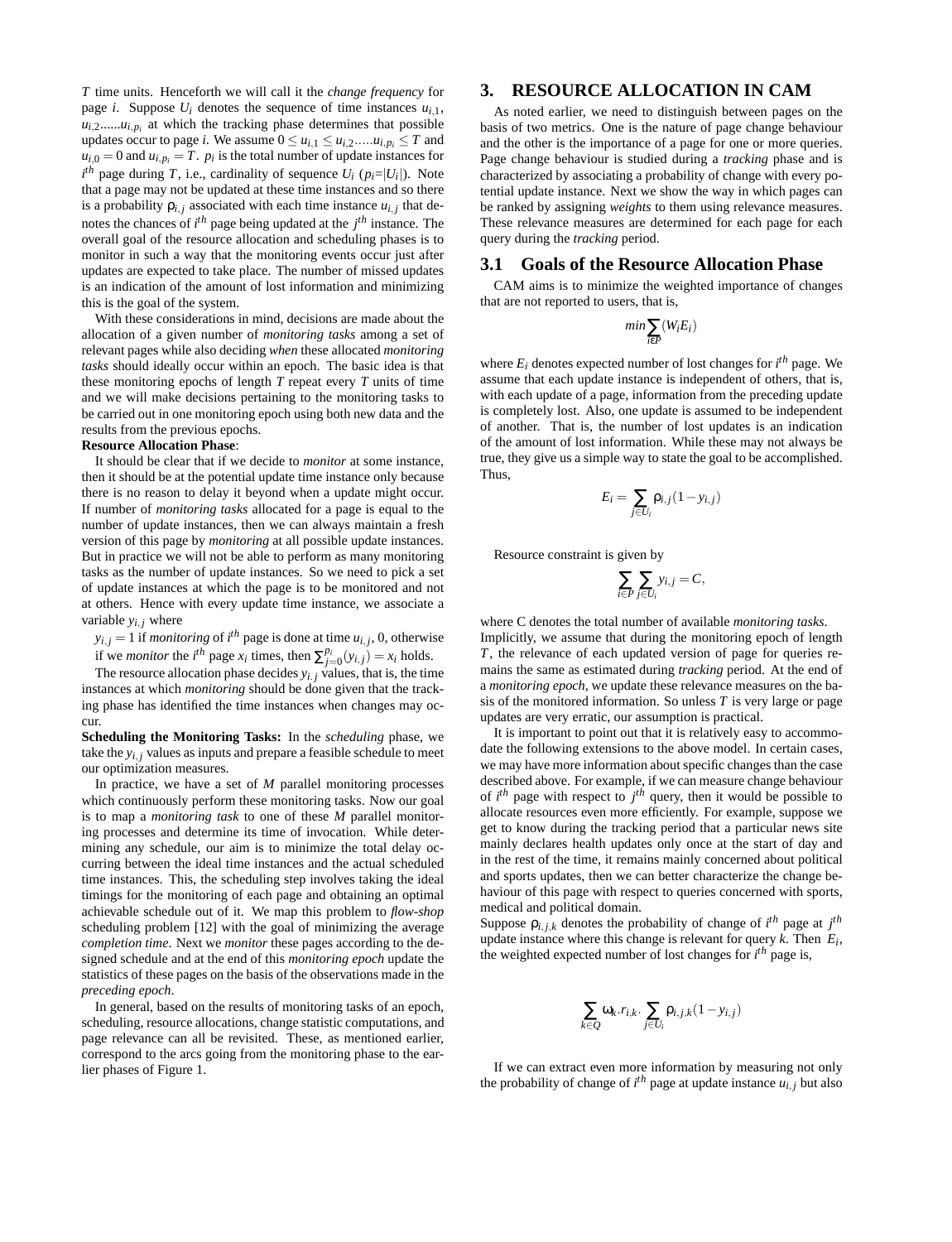the average importance of change at this time instance, then it can make better resource allocation. For example, suppose we find that a particular research site compiles and announces all its previous day's research updates daily at 10:00 a.m. in the morning and in rest of day, it updates its page only when some new research breakthrough takes place. Then it is clear that visit to this page at 10:00 a.m. is certainly more fruitful than any other visit to this page.

#### **3.2 The Resource Allocation Algorithm**

The formulated resources allocation problems are discrete, separable and convex.

- 1. *Discrete*: because variable  $y_{i,j}$  can take only discrete values. Our problem is inherently discrete due to discrete nature of monitoring. Either a monitoring task is allocated to a page or it won't be. There can't be anything between these.
- 2. *Separable*: because optimizing function could be expressed in terms of  $y_{i,i}$  only.
- 3. *Convex* : due to convex nature of optimizing function.

Discrete, Separable and Convex problems have been well-studied [9]. Formally it can be stated as minimizing  $\sum_{i=1}^{G} F_i(x_i)$  with resource constraint:  $\sum_{i=1}^{G} x_i = Z$ , where  $x_i$ 's are discrete and  $F_i$ 's are convex. A *greedy* algorithm exists for the discrete case [6]. There is a faster algorithm also for our problem, due to Galil and Megiddo, which has complexity  $O(G(logZ)^2)$ . The fastest algorithm is due to Frederickson and Johnson [7] and it has complexity

 $O(max{G, Glog(Z/G)}$ ). In our case, the output of these algorithms is a set of  $y_{i,j}$ 's. This set in turn gives us the number of *monitoring tasks* allocated to a page  $(x_i = \sum_{j=0}^{p_i} (y_{i,j}))$  as well as the ideal time instances, (namely, the *j*s for which *yi*, *j* is 1), at which these allocated *monitoring tasks* should be executed.

Given the design of the above resource allocation algorithm, the  $y_{i,j}$ s that result are optimal, i.e., maximize the value of the returned information, when the updates are quazi deterministic, i.e., occur at specific time instances and the actual occurrence of a change is associated with a probability.

## **4. SCHEDULING OF MONITORING TASKS**

As mentioned earlier, our goal is to schedule the allocated *monitoring tasks* among *M* parallel monitoring processes with the aim of minimizing the total delay between the ideal time instances and the actual scheduled time instances when a monitoring task must be executed.

Let page  $P_i$  be allocated  $x_i$  number of *monitoring tasks* in an optimal resource allocation. Also the time instances at which these  $x_i$ *monitoring tasks* should be employed are *t*1, *t*2, *t*3....*tx<sup>i</sup>* , as identified in the resource allocation phase. Let *f etchi* be the average fetching time for the *i th* page. The scheduling problem can be easily mapped to parallel shop scheduling problem.

In this problem, each *job* has to be processed on exactly one of *M* identical *machines*. Each *monitoring task* could be regarded as a *job* whereas the monitoring processes are equivalent to *machines*. Suppose there are a total of *n* such jobs. In scheduling problems, the time at which a job becomes available for processing is called the *release time(rel<sub>i</sub>*) and the time for which it needs a machine is called the *processing time*. So in our case, ideal *monitoring* time instances  $t_1$ ,  $t_2$ ,  $t_3$ ........ $t_{x_i}$  would be the *release times* and fetching times of pages correspond to *processing times (pj)* for jobs. Our goal is to minimize the delay *di* between ideal *monitoring* time instance  $(\text{rel}_i)$  and actual time instance  $s_i$  of scheduling.

In our case all the jobs are equally important as there is no weight assigned with each *monitoring*. So our problem can be formulated in scheduling notation as  $R|M|rel_j \geq 0|\sum_j Cm_j$  meaning that *R* jobs of non-trivial release times are available for scheduling at *M* machines with goal of minimizing the average completion time. Here  $Cm<sub>i</sub>$  denotes completion time for job *j*. Minimizing the average completion time leads to minimization of average delay time because *Total Completion Time*

$$
= \sum_{i=1}^{R} (Cm_i)
$$
  
\n
$$
= \sum_{i=1}^{R} (s_i + p_i)
$$
  
\n
$$
= \sum_{i=1}^{R} (rel_i + d_i + p_i)
$$
  
\n
$$
= \sum_{i=1}^{R} (d_i) + \sum_{i=1}^{R} (rel_i) + \sum_{i=1}^{R} (p_i)
$$

As  $\sum_{i=1}^{R} (rel_i)$  and  $\sum_{i=1}^{R} (p_i)$  are constants, minimizing average completion time is same as minimizing delay time. Note that *Cmi* is the same as  $s_i + p_i$  because of *non-preemptive* scheduling. Unfortunately even the simpler problem  $R|1|rel_j \geq 0|\sum_j Cm_j$  do not have any polynomial time algorithm and has been proved to be *NP-Complete* [10]. So we have to look for *approximation algorithms*. For completion time problem there is an 1.58-approximation algorithm [10] which we used in our experiments.

### **5. EXPERIMENTAL EVALUATION**

In this section, after explaining the setup for the experiments, we describe the results.

## **5.1 Experimental setup and performance metric**

**Comparison with Alternative Algorithms:** In previous sections, we presented the optimal *resources allocation policy* incorporated in CAM for monitoring changes in pages relevant to *continuous* queries. Here we evaluate our policy by comparing it with some classical policies using a synthetic data set. These policies [3] are: **Uniform** in which resources i.e., *(monitoring tasks)* are allocated uniformly across all pages, and

**Proportional** in which resources are allocated proportional to changefrequencies of pages respectively.

As suggested in [15], it would be fair to compare with the weighted version of these policies than the unweighted ones: In the *Weighted Uniform* scheme, the number of *monitoring tasks(* $x_i$ *)* allocated to a page depends on the *weights(Wi)* associated with the page but is independent of its change frequency( $\lambda_i$ ):  $x_i \propto W_i$ . In the *Proportional* scheme,  $x_i \propto (\lambda_i W_i)$ .

**Parameters of the Experiment:** As mentioned earlier, each page has an estimated change frequency( $\lambda_i$ ) associated with it which denotes the expected number of changes that occur in a page in *T* time duration. Also there is a sequence of update instances $(u_{i,j})$ for each  $page(U_i)$  which enumerates the time instances at which changes can occur in a page. With each update instance( $u_{i,j}$ ), there is an associated probability( $\rho$ <sub>*i*, *j*) which denotes the probability with</sub> which a change can occur at this instance. In our experiments, to make it simple, we make this sequence of update instances $(U)$  the same for each page. On the first sight, it seems to be in contrast with the model we described in Section 2. There we said that each page will have its own sequence of  $U_i$  and it will vary from page to page. But note that fixing of update sequence $(U)$  doesn't create any difference if we choose it to be the *union* of *Ui* of each page. This is because of the following two reasons: Firstly universal sequence $(U)$  does contain all possible update instance of all the pages, so no update instance of any page is lost. Secondly if a page doesn't have some update instance in its  $U_i$  which is in  $U$ , then we can always correct it by making the probability associated with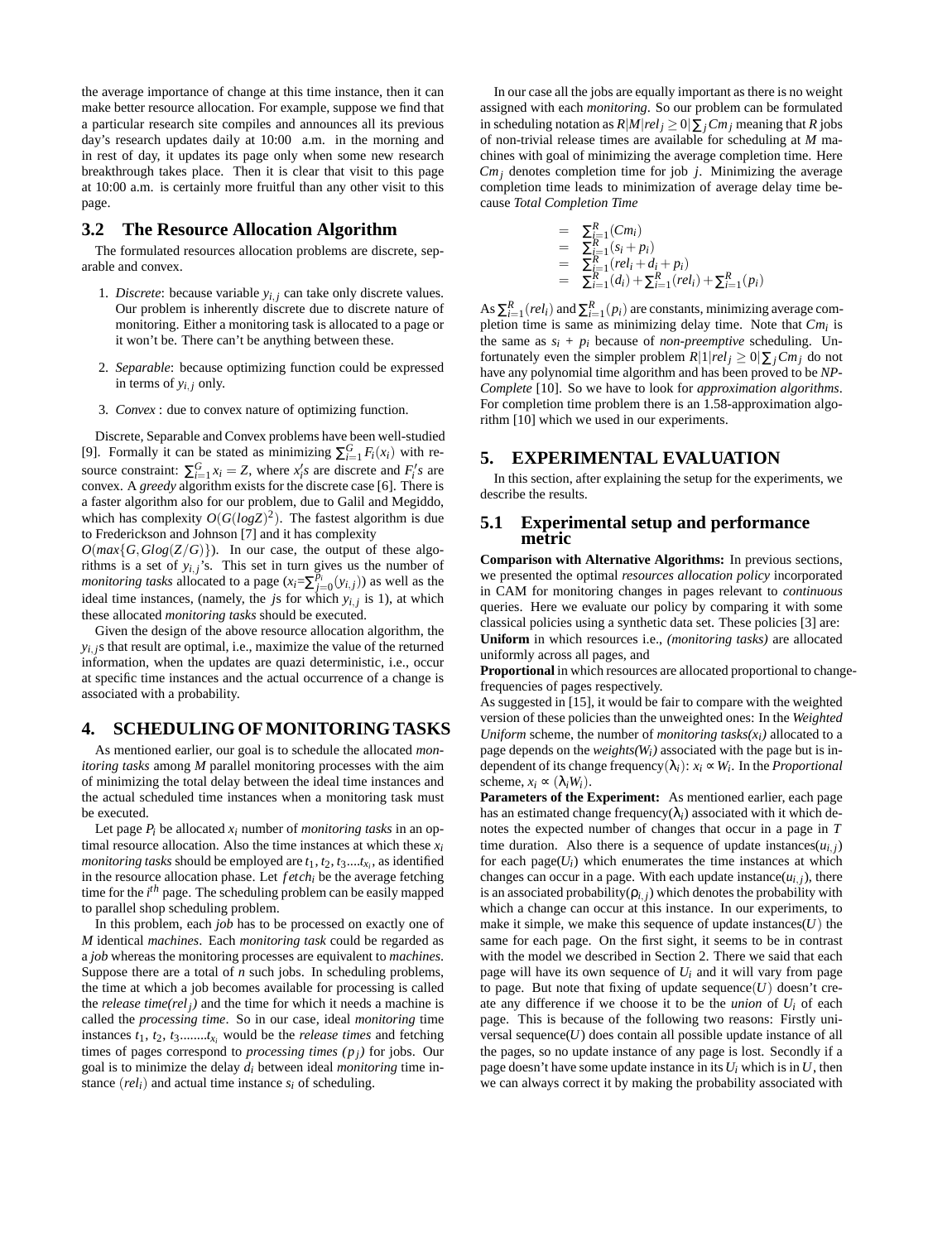this update instance in *U* for this page zero. So model for change behaviour of each and every page remains unaffected. Other parameters are decided as below :

- 1.  $N_q$ : number of queries submitted in the system. It is set to 500.
- 2. *N* : number of pages found relevant the for the queries submitted. It is also set to 500. This implies that set of relevant pages for queries have common elements in them.
- 3. *C* : number of *monitoring tasks* available. It is varied from 1000 to 50000 in our experiments. If *T* is set to be 15 minutes (for example, the Google-News site is said to use crawlers which visit relevant sites every 15 minutes), then 50000 *monitoring tasks* would require a downloading speed of 56 documents/sec approximately.
- 4. *Change frequency distribution* : The change frequencies  $(\lambda_i)$ 's) are chosen according to *Zipf* distribution with parameters *N* and θ. θ varies from 0 to 2. Such distributions run the spectrum from highly skewed (when θ is 2) to uniform (when θ is 0). Unless otherwise specified, θ is set to 2 in experiments.



**Figure 2: Change frequency distribution**

5. *Update probability distribution* : Update instances of *U* are assumed to be uniformly distributed throughout the duration *T*. In our experiments, we have divided *T* in 480 update instances. Probabilities  $(\rho_{i,j})$  associated with these update instances( $u_{i,j}$ ) are varied between 0 and 0.3 and follow a Zipf distribution. Henceforth we will refer to this distribution as *update probability distribution*. *Zipf* is chosen because of the fact that most of the web pages have time durations when they are updated with greater probabilities in comparison to the rest of the time durations. News sites can have multiple hot time durations and that can be modeled by generating many "humps" in their *update probability distribution* with probability varying in the vicinity of every hump in *Zipf* fashion. Note that the probabilities( $\rho_{i,j}$ ) for all update instances of a page should sum up to expected change-frequency( $\lambda_i$ ) of that page. Also note that we vary the *zipf* parameter of this *update probability distribution* from 0 to 2 in our experiments and so we get a corresponding *update probability distribution* for a page in *T* varying from a uniform to a highly skewed distribution. This makes our experiments free from a priori assumptions about page change behaviour and helps in evaluating our policies for real scenarios.

- 6. *Weight of queries* : All queries are assigned the same *importance measure*( $\omega$ <sub>*i*</sub>). It means that there is no distinction made among queries and they are defined to have equal importance.
- 7. *Page Weight Distribution* : Recent studies [14] show that popularity of pages vary in *zipf* fashion as shown in Fig 3. Drawing an analogy, we choose  $r_{i,j}$ , the relevance of page



**Figure 3: Observed popularity distribution**

*j* for a query *i*, from a *zipf* distribution. Also the more dynamic a page, the more more popular it is too, as shown in [16]. So we make the the more dynamic more have higher relevance in our experiments to a page in a *biased* random manner. The summation of relevance measures of a page for all the queries gives us the weight $(W_i)$  for this page as discussed in Section 3. The distribution according to which *Wi* varies is referred to as *page weight distribution*.

8. *Monitoring-change ratio*: denotes the ratio of the total number of *monitoring tasks* to,  $(\sum_{i\in P} \lambda_i)$ , i.e., the number of actual changes expected in time *T*.

**Performance Metric: Returned Information ratio**: Proportion of the changed *information* returned by a given number of monitoring tasks is called as *Returned Information Ratio*. From section 3,

$$
\frac{\sum_{i\in P}W_i.\sum_{j\in U}(\rho_{i,j}.y_{i,j})}{\sum_{i\in P}(W_i.\lambda_i)}
$$

Note that the maximum possible value of *returned information ratio* is 1 and it is attained when all those  $y_{i,j}$ *s* are made 1 for which corresponding  $\rho_{i,j}$ *s* are non-zero. This is the performance metric on the basis of which we compare various allocation policies in our experiments.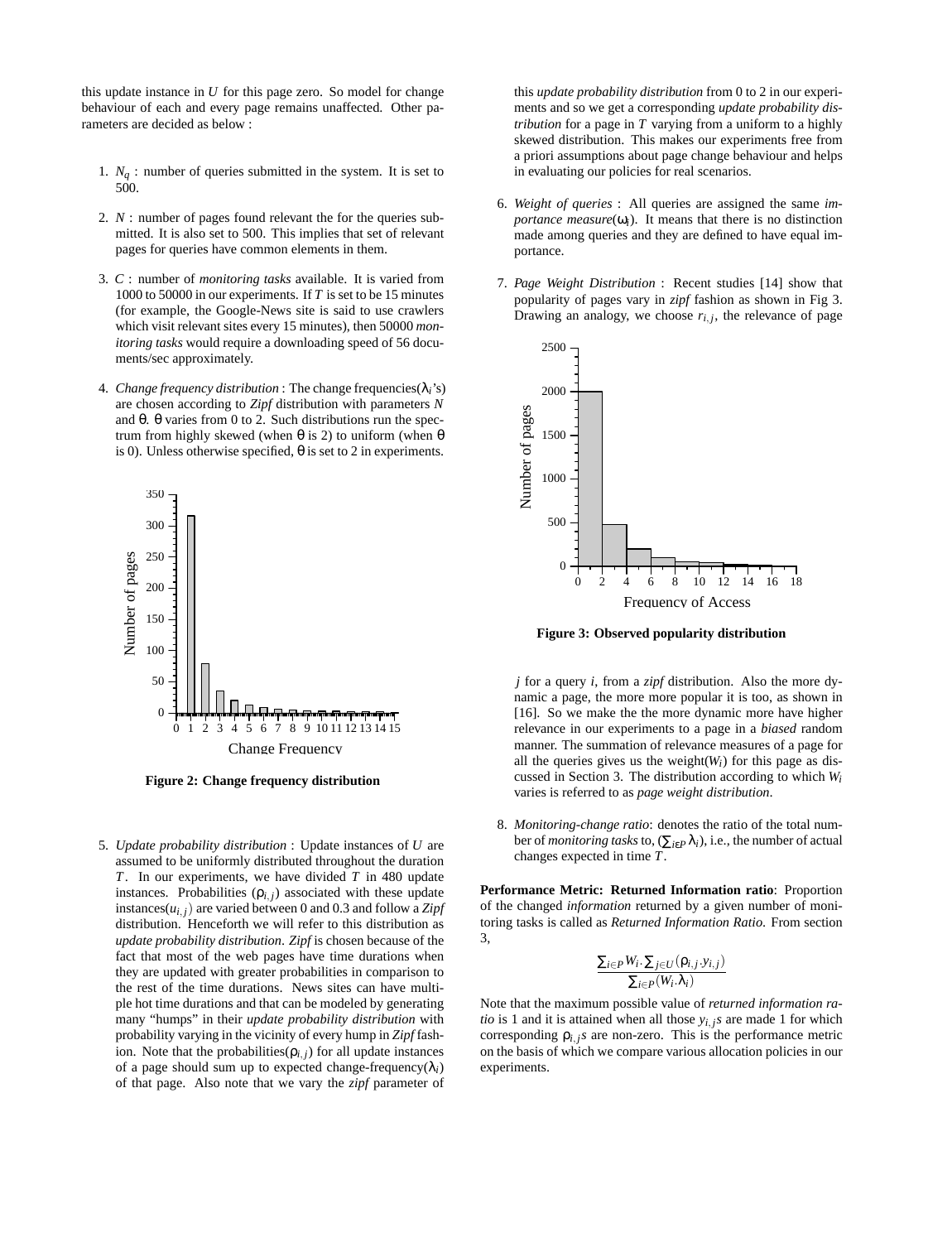# **5.2 Comparison of Resource Allocation Policies**

In this experiment, we evaluate the aforementioned resource allocation polices and also observe the effects of *update probability distribution* and *page weight distribution* on their performance.

#### *5.2.1 Uniform page weights and update probabilities*

We make both these distributions uniform and set the *Zipf* parameter of *change frequency distribution* to 2 as shown in Fig. 2. Uniform *page weight distribution* means that all pages have equal importance while uniform *update probability distribution* leads to equal probability of change to a page at any update instance in *T*. Fig. 4 shows the performance of different resource allocation policies. There are two important observations.



**Figure 4: Performance under uniform page weight and update probability distribution**

- 1. *Proportional* policy performs better than its *Uniform* counterpart. This is very surprising as earlier studies showed the reverse to be true [3] [15]. The reason becomes clear when we delve into the nature of the crawling vs. the monitoring problem. In our case, we answer *continuous* queries and our aim is to detect as many changes as possible. So when all other parameters (page-weight and update probability distribution) are uniform, one would certainly expect more benefits by *monitoring* those pages which have high change frequency  $(\lambda_i)$  because these pages have considerable chances of changing. This is what *Proportional* policy does and so it performs better than *Uniform* policy. Earlier studies solved the problem for answering discrete queries and aimed to maximize *freshness* of page which is found to be of a *convex* nature. So the performance of *Uniform* becomes better than *Proportional* in their case. We offer a formal proof of why *Uniform* does not work as well as *Proportional* for *continuous* queries in an Appendix.
- 2. Optimal policy also allocates more *monitoring tasks* to more dynamic pages but it does it even more aggressively than *Proportional*. Fig. 5 shows that our CAM approach allocates all its *monitoring tasks* to only a few pages (for clarity, for the sake of this graph, 50 pages of consecutive page indices have been grouped into a bin) and delivers most of the *information* to queries from these pages. Again the pages *monitored* are those which have high probability of actually changing. *Proportional* too does this but it allocates *monitoring tasks* in a proportional manner only while CAM does it in



**Figure 5: Characteristics of Resource Allocation Policies**

a more biased way and so it gets even better performance. It is evident from the graph that optimal policy performs 300% better than *Proportional* policy and around 600% better than *Uniform* policy!

If we decrease the skewness, i.e., the *zipf* parameter of the *change frequency distribution* the policies start coming closer and in the extreme case, they all become the same when frequencies are made to be distributed in a uniform manner (*Zipf* parameter set to 0).

#### *5.2.2 Skewed page update probabilities*

We skew the *update probability distribution* with *zipf* parameter set to 1. So pages are still of equal importance but for each page, the update instances are no more equi-probable, in changing. Fig. 6 shows the performance. Again, CAM performs best leaving other allocation policies far behind. It is 12 times better than *Uniform* policy. But in this case, the pages which are *monitored* by CAM turn out to be quite diversified as pages with even lesser change frequency have some update instances with a good chance of actually changing as shown in Fig. 7.



**Figure 6: Under skewed update probability and uniform page weight distribution**

#### *5.2.3 When page weights are skewed*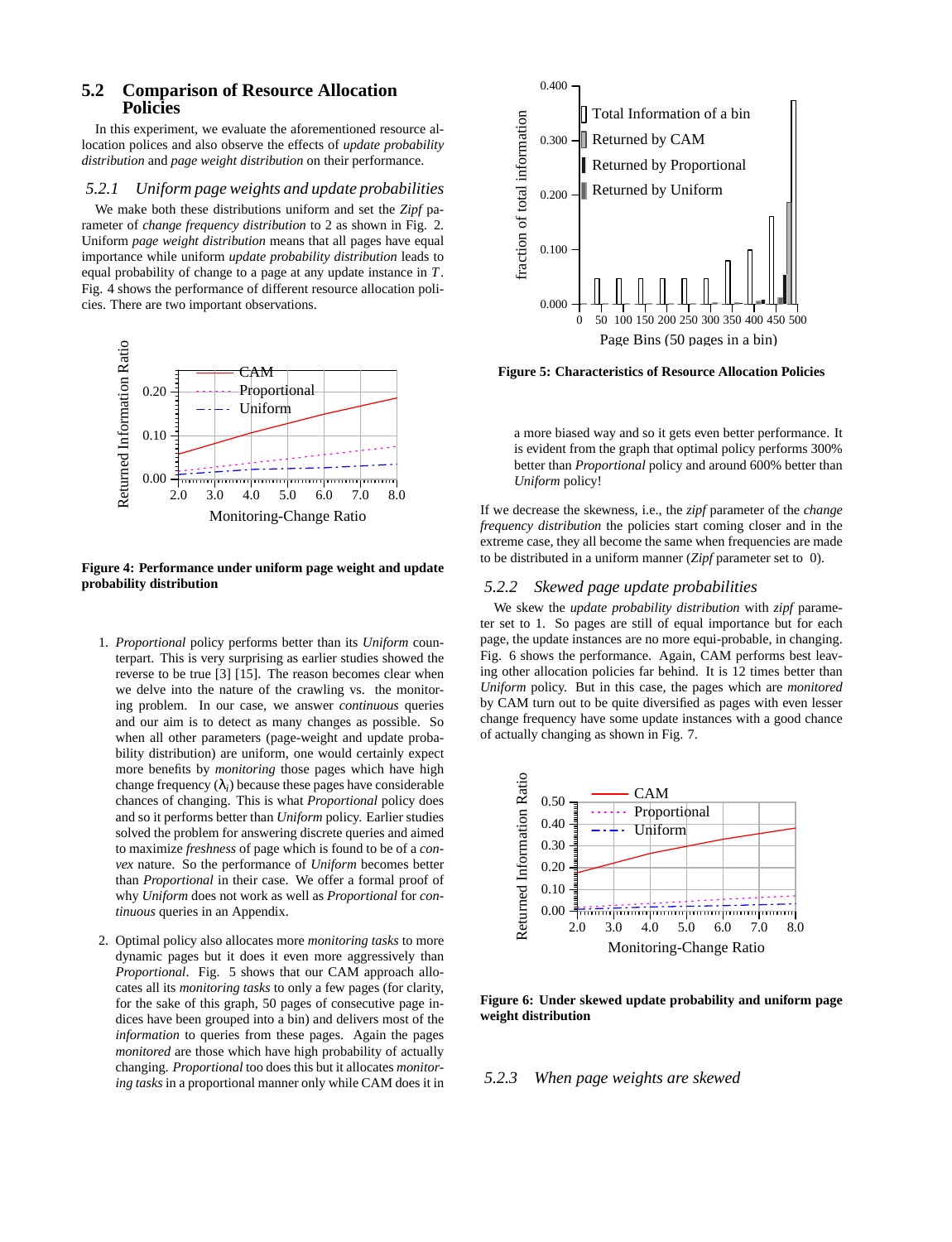

**Figure 7: Characteristics of resource allocation policies**

If we make *page-weight* distribution skewed while keeping *update probability distribution* uniform, we find that optimal again performs far better than others as shown in Fig. 8. Also, now it allocates *monitoring tasks* to those pages which have high importance and a higher probability of getting changed.



**Figure 8: Performance under skewed page weight and uniform update probability distribution**

In summary, CAM's resource allocation approach performs better than the previously proposed *Uniform* and *Proportional* approaches across a wide spectrum of distributions. In particular, the more skewed the distributions, the more pronounced the performance improvement.

# **5.3 Effect of varying the skewness of the update probability distribution**

Fig. 9 compares performance of different resource allocation policies when *monitoring-change ratio* is kept at 9 and *page weight distribution* is uniform. It is clear from the curves that for this data set, CAM's resource allocation policy always performs better than the other resource allocation policies. To emphasize the difference, we varied the *update probability distribution* keeping other parameters same as before. As is evident from Fig. 9, CAM's resource allocation policy starts performing even much better than other policies as *update distribution* is made more and more skewed. It ex-



**Figure 9: Performance under varying skewness of update probability distribution**

hibits a 5-fold improvement over *Uniform* resource allocation policy at zero *zipf* parameter but when *zipf* parameter is set to 1.5, its performance sees a 10-fold improvement.

This is because of the fact that in CAM's resource allocation policy, *monitoring* is done at those update instances which have a high probability of returning relevant information and so, as *update probability distribution* is made more and more skewed, it responds to the skewness of data by selecting the most beneficial instances for *monitoring* and performs even better than before. But this is not the case with *Uniform* and *Proportional* policies as they do not take into account the granularity of update instances and decide to *monitor* based on weight and change frequency. (Note that when *zipf* parameter is set to zero, it does not mean that update probabilities become uniformly distributed, instead of this it means that all update probability values occur equal number of times.)

## **5.4 Identifying the Parameters to get even Better Results for Continuous Queries**

In the previous experiment, we observed that even when we have 9 times more *monitoring tasks* available than expected number of changes in *T*, the loss of information remains significant. This is



**Figure 10: Performance with varying skewness of update probability distribution**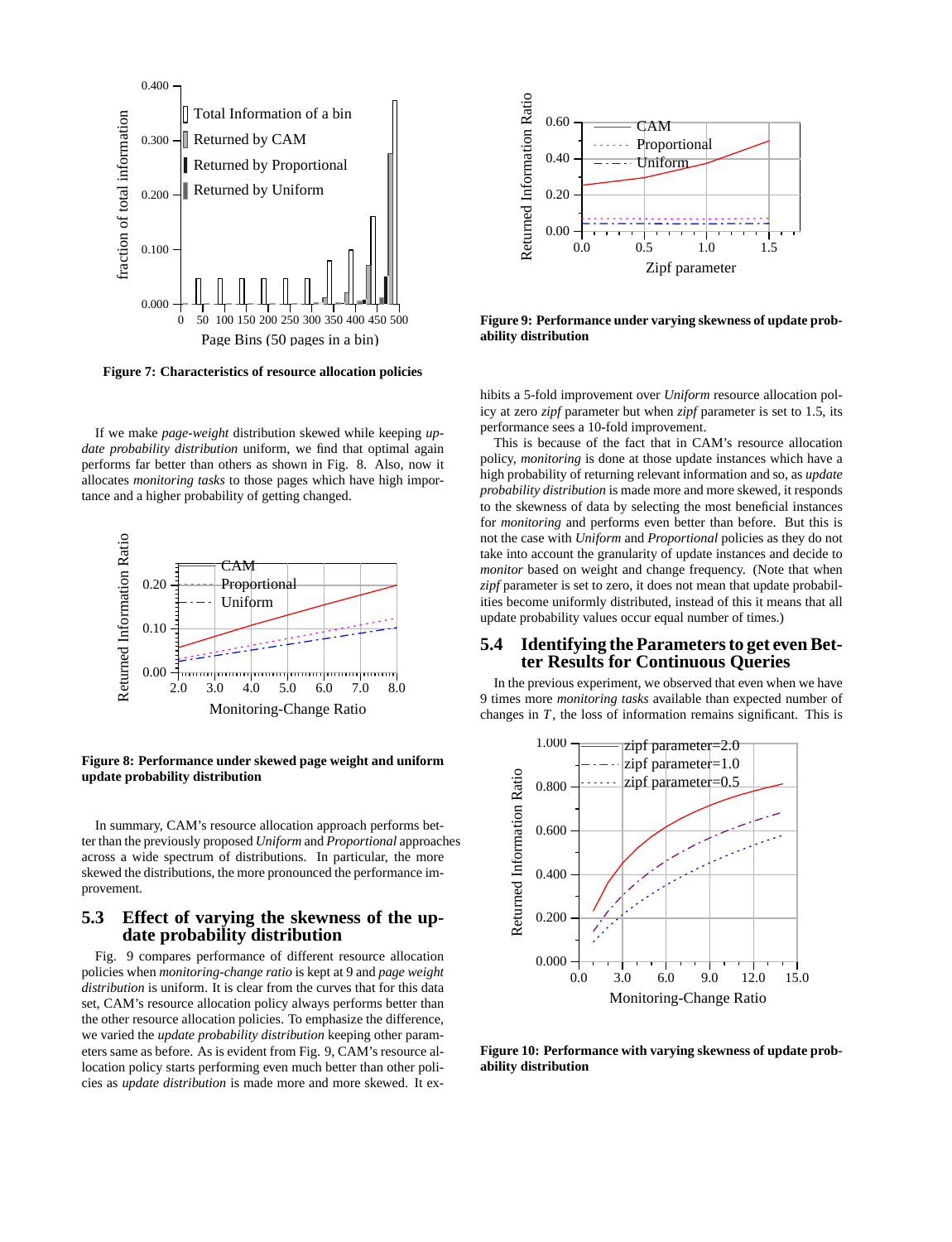because of the distributed and uncertain nature of page change behaviour which make the number of *monitoring tasks* required for good performance very large (Section 5.2.1). In the ideal case, we will require continuous monitoring of web pages and so even a large number of *monitoring tasks* (until they become comparable the to number of update instances) will not be of much help.

Fig. 10 shows how performance varies with the *update probability distribution* of page change behaviour. It is also evident that pages with almost uniform *update probability distribution* will require more monitoring than the skewed case. We find that *page*



**Figure 11: Performance with different skewness of page weight distribution**

*weight* distribution also affects the performance in a significant way. This is intuitive: if we can somehow figure out during *tracking phase* that a particular set of pages is serving a major part of reportings to users for answering query, then we can improve our performance by assigning them a major share of *monitoring tasks*. Fig. 11 shows the effect of *page-weight* distribution on the performance of allocation techniques. In general, *Continuous* queries can be responded to even more efficiently by extracting meta-information about the change behaviour of web pages.

## **5.5 Effect of Monitor-change Ratio on Continuous Queries**



**Figure 12: Performance of optimal policy**

Here we evaluate the practical application of our proposed scheme. As evident from Fig. 12, 90% of the Information is returned in our technique when *monitor-change ratio* is 20. Without using CAM, retrieving 90% of the information would require *monitoring* of at

least 432 monitoring instances while CAM needs only 20 *monitoring tasks* (5% of the maximum needed monitoring tasks).

## **5.6 Reallocating Resources**



**Figure 13: Effect of Resource Reallocation after every epoch**

As we said while describing our CAM technique that after every epoch of length *T*, we update page change behaviour and accordingly modify resource allocations for next epoch. But this may become very expensive especially when *T* is small. So, we next study the effect of the the *resource allocation delay* to determine how often it might be beneficial to reallocate the resources.

We start with *page update probability distribution*'s *zipf* parameter being set to 1. Then we generate an actual event based on this *update probability distribution* by tossing a biased coin at every update instance and declaring a change at an instance if it falls head. Before the next epoch, we modify the *update probability distribu-*



**Figure 14: Effect of Varying the Resource Reallocation Delay**

*tion* based on the recent epoch by modifying update probabilities( $\rho$ *i*, *j*) of those update instances which get *monitored* in the epoch. We do this modification simply by estimating the average rate of occurrence of updates: if a page was updated five times in the last 10 monitoring instances, 0.5 is assigned as the probability of expecting a change at the next update instance. Then we reallocate resources accommodating this new *update probability distribution*. As Fig. 13 shows that performance of such a reallocation policy does increase in the initial epochs and then becomes steady. This is what one would expect because after a large number of epochs, the *update probability distribution* itself becomes steady. Also we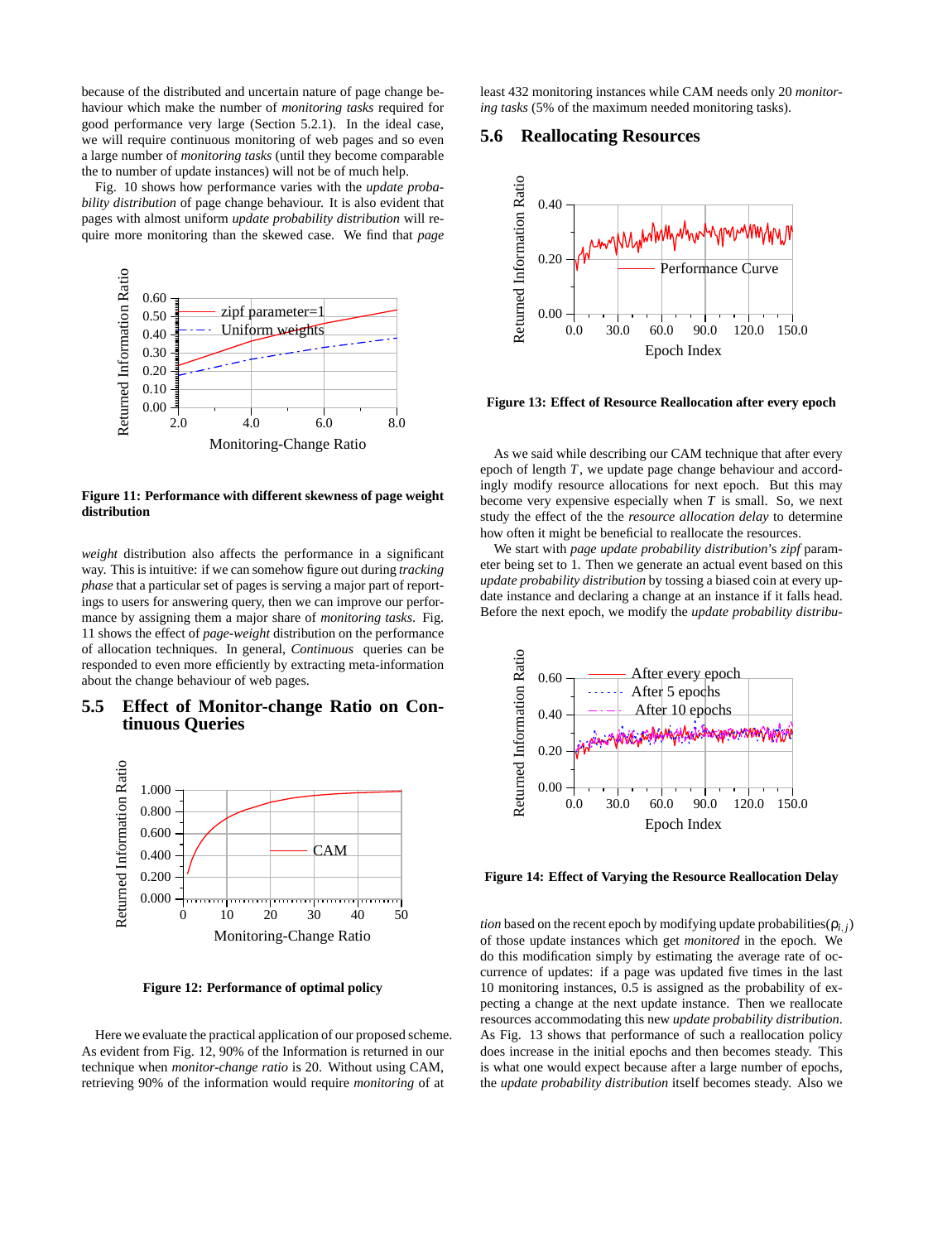plotted 2 more graphs as shown in Fig. 14 to study the effect of delayed resource allocation: Here the statistics are updated after a set of epochs. We find that resource allocation is not required to be done after every epoch and can be delayed without incurring any significant loss provided the *tracking phase* was used to capture the initial page change behaviour. This study shows that it is possible to adapt to the change behaviour using the CAM approach and derive additional benefits in terms of the quality of information returned.

# 20.0 Percentage 15.0 10.0 5.0 0.0 <del>ստոիստվատվաստիստվաստիստվաստի</del> 0 8 16 24 32 40 48 56 64 Size(in KB)

# **5.7 Performance of the Scheduling algorithm**

**Figure 15: Size of web documents**

In this experiment, we test our scheduling algorithm and show its performance. *Change frequency distribution*'s zipf parameter is set to 2 and *update probability distribution*'s zipf parameter to 1. Sizes of the documents are generated as shown in Fig. 15 as per [8]. Also, the more popular pages' sizes are set to be smaller [5]. We define average *monitoring capacity* as available bandwidth divided by average size of documents. As shown in Fig. 16, our *scheduling* algorithm performs very well and is almost *lossless* when the number of *monitoring tasks* is less than the average *monitoring capacity*. Even when the number of *monitoring tasks* required to be scheduled exceeds the average *monitoring capacity*, the loss of information incurred in the *scheduling* phase remains quite negligible in comparison of *resource allocation* phase. The two kinds of losses incurred are:

- 1. As the number of *monitoring tasks* to be scheduled becomes more than the average *monitoring capacity*, some *monitoring tasks* remain undone and so some loss of information occurs.
- 2. As number of monitoring tasks increases, the chances of exceeding the *monitoring capacity* at an instance also becomes high. So these *monitoring tasks* get delayed, leading to loss of information.

The experimental results lead to the following observations:

- CAM produces query results with higher coherency than either *Proportional* or *Uniform* can. Often the amount of returned information with CAM's approach is 5-10 times that returned by Uniform or Proportional. The more skewed the page update and page weight distribution, the better the improvement. Increased availability of monitoring resources (as indicated by the monitoring-change ration) also leads to a larger performance improvement with CAM than with the others.
- By deploying a relatively very small number of monitoring tasks, e.g., 5% of the total number of update instances, CAM's



**Average probing capacity = 7.6\*No. of expected changes**

**Figure 16: Allocation vs. Scheduling Decisions**

resource allocation and scheduling algorithms are able to return a very large proportion, in the above case, 90%, of the changed information.

• It is possible to improve performance further by updating the page change statistics using of the changes monitored during each epoch. We showed that in fact, it is possible to achieve considerable performance improvement even if such adaptation is not done after every epoch, but once after several epochs suffices.

# **6. CONCLUSIONS AND RELATED WORK**

In this paper, we examined the problem of keeping responses to continuous queries current by focusing on the problem of dynamically monitoring the sources of information relevant to the queries. From the change characteristics of these pages—observed in a tracking phase, a probabilistic model of their change behaviour is formulated and weights are assigned to pages to denote their importance for the current queries. During the Resource Allocation phase, based on these statistics, resources, needed to continuously monitor these pages for changes, are allocated. Given these resource allocations, the scheduling phase produces an optimal achievable schedule for monitoring. We also presented experimental evidence for the effectiveness of our approach which offers several-fold improvement in the returned information, compared to the classical *Uniform* and *Proportional* techniques. In general, CAM performance improves even more under skewed page update and page weight distributions. We also showed that these techniques do not work well for answering continuous queries because of the specific nature of continuous queries. We formally proved that *Proportional* allocation works better than *Uniform* policy for the continuous query case. CAM's resource allocation algorithm is deisgned to be optimal: It maximizes the value of the returned information, when the updates are quazi deterministic, i.e., when updates occur at specific time instances and the actual occurrence of a change is associated with a probability. Similar resource allocation techniques can be developed to be optimal for other types of update behaviours.

There have been several studies of web crawling in an attempt of capturing web dynamics. The earliest study to our knowledge is by Brewington and Cybenko. In [1], they not only studied the dynamics of web but also raise some very interesting issues for developing better crawling techniques. They showed that page change behaviour varies significantly from page to page and so crawling them equal number of times is a fallacious technique. [3] and